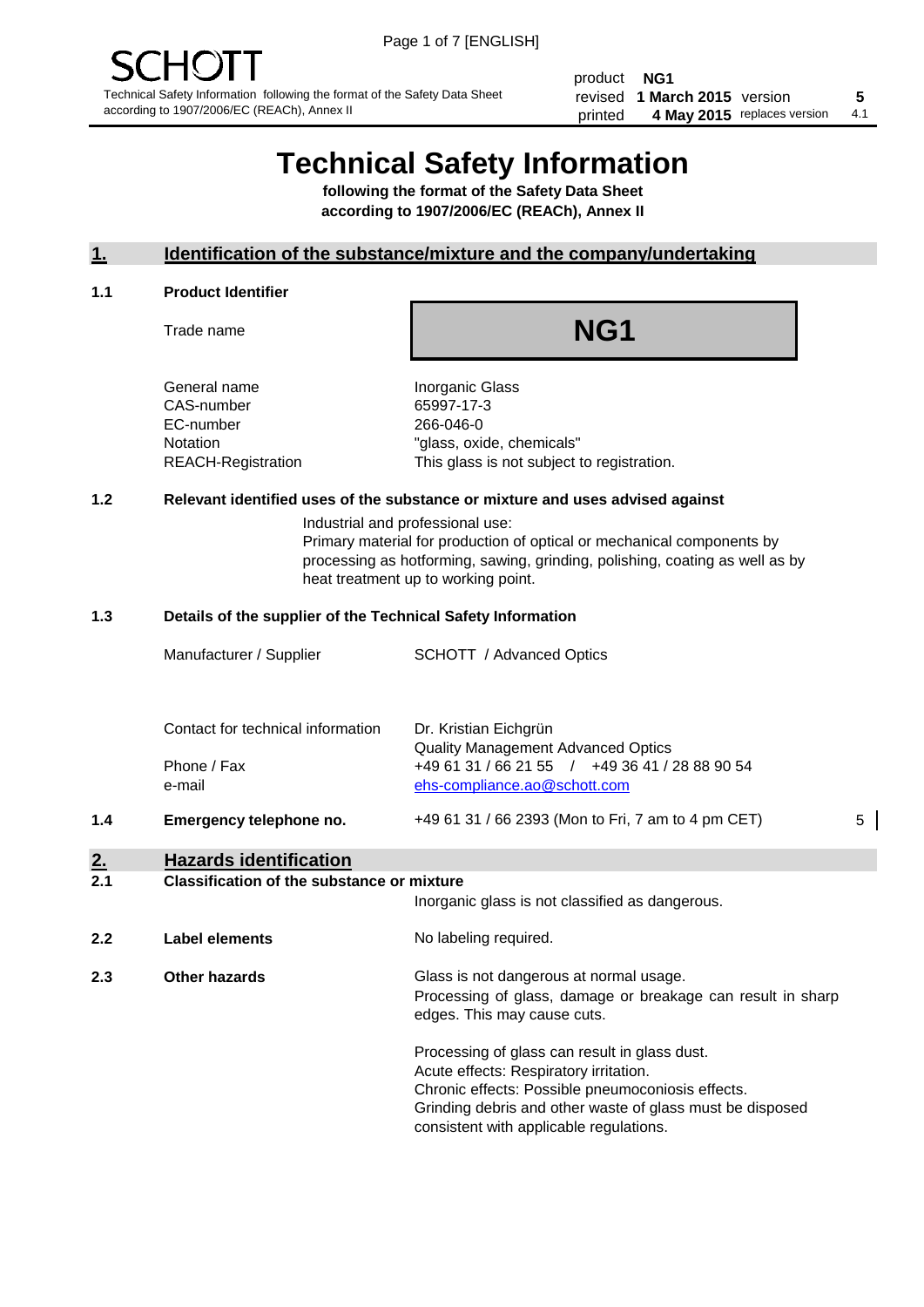#### **3. Composition/information on ingredients**

#### **3.1 Substances**

As the substance glass is not included in the candidate list of substances of very high concern, currently there are no information duties according to article 33 of REACH. However for the production of glass we may use substances, which are on the candidate list and had been included in Annex XIV of the REACH regulation or could be included in future . These powdery substances are not present as such in the final glass; they are fully integrated into the glass matrix through the melting process. Thus they loose their original characteristics. The main components are listed as additional information in chapter 16. For more information please refer to ehs-compliance.ao@schott.com.

#### **3.2 Mixtures**

Glass is classified as substance acc. to regulation (EC) No 987/2008 (amending of Reach-Reg.).

#### **4. First aid measures**

#### **4.1 Description of first aid measures**

| <b>General information</b> | Glass is no hazardous substance. The following information<br>refer to glass dust and glass splinter which may result from<br>processing or breakage. |
|----------------------------|-------------------------------------------------------------------------------------------------------------------------------------------------------|
| After inhalation           | Supply fresh air; consult doctor in case of complaints                                                                                                |
| After skin contact         | Normally not dangerous.                                                                                                                               |
|                            | Consult doctor in case of complaints.                                                                                                                 |
| After eye contact          | Rinse under running water.                                                                                                                            |
|                            | Consult doctor in case of complaints.                                                                                                                 |
| <b>After swallowing</b>    | Consult doctor                                                                                                                                        |

#### **4.2 Most important symptoms and effects, both acute and delayed**

none known

**4.3 Indication of immediate medical attention and special treatment needed** 

|     |                                                                     | none                           |
|-----|---------------------------------------------------------------------|--------------------------------|
| 5.  | <b>Fire fighting measures</b>                                       |                                |
| 5.1 | <b>Extinguishing media</b>                                          | no requirements                |
| 5.2 | Special hazards arising from the substance or mixture               | none. Glass is noncombustible. |
| 5.3 | <b>Advice for firefighters</b>                                      | none                           |
| 6.  | <b>Accidental release measures</b>                                  |                                |
| 6.1 | Personal precautions, protective equipment and emergency procedures |                                |
|     |                                                                     | none                           |
| 6.2 | <b>Environmental Precautions</b>                                    | none                           |
| 6.3 | Methods and material for containment and cleaning up                | none                           |
| 6.4 | Reference to other sections                                         | none                           |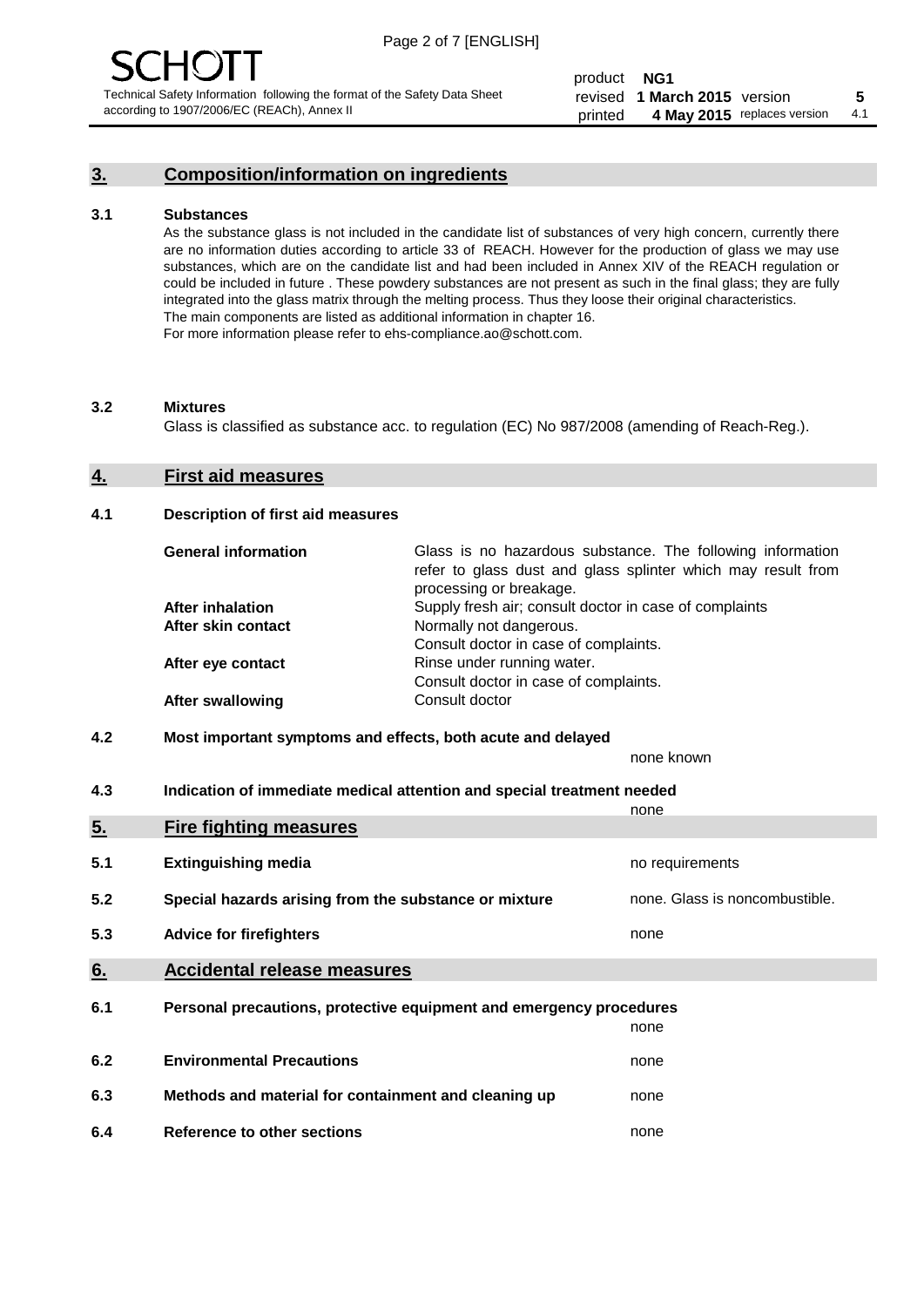

product **NG1** revised **5 1 March 2015** version printed 4 May 2015 replaces version 4.1

| <u>7.</u> | <b>Handling and storage</b>                                                                                      |                                                                                                                                                                                                                                                                                                                                                                                                                                                             |
|-----------|------------------------------------------------------------------------------------------------------------------|-------------------------------------------------------------------------------------------------------------------------------------------------------------------------------------------------------------------------------------------------------------------------------------------------------------------------------------------------------------------------------------------------------------------------------------------------------------|
| 7.1       | <b>Precautions for safe handling</b>                                                                             | Avoid breakage because of injury risk by sharp edges.                                                                                                                                                                                                                                                                                                                                                                                                       |
| 7.2       | Conditions for safe storage, including any incompatibilities                                                     | Store in dry environment. Avoid excessive humidity.                                                                                                                                                                                                                                                                                                                                                                                                         |
| 7.3       | Specific end use(s)                                                                                              | see section 1.2                                                                                                                                                                                                                                                                                                                                                                                                                                             |
| 8.        | <b>Exposure controls / personal protection</b>                                                                   |                                                                                                                                                                                                                                                                                                                                                                                                                                                             |
| 8.1       | <b>Control parameters</b><br>Regulation<br>Value<br>0,3 mg / $m3$<br>no information<br>peak limit<br>teratogenic | In case of dust formation, declaration for FUSED SILICA, CAS-No: 60676-86-0<br>TRGS 900 - GERMAN OCCUPATIONAL EXPOSURE LIMIT VALUES (01/2006)<br>(EXPOSURE LIMIT VALUE) with reference to the respirable fraction.<br>There is no reason to fear a risk of damage to the developing embryo<br>or foetus when limit value is adhered to                                                                                                                      |
| 8.2       | <b>Exposure controls</b><br>in general.<br><b>Respiratory Protection</b>                                         | Technical measures and appropriate work processes have higher priority than personal<br>protective equipment. Provide adequate ventilation by local exhaust ventilation or ventilation<br>Adequate assessment tools for verification of effectivity of the protective measures includes<br>methods of measurements as described in "Technischen Regeln for Gefahrstoffe (TRGS) 402.<br>Technical measure: wet grinding/processing, avoid dust<br>formation. |
|           |                                                                                                                  | If glass dust or particulates are above the national exposure<br>limits use a national approved respirator for dust and fibers.                                                                                                                                                                                                                                                                                                                             |
|           | <b>Hand Protection</b>                                                                                           | Use protective gloves and safety wristbands for protection<br>against cut injuries.                                                                                                                                                                                                                                                                                                                                                                         |
|           | Eye Protection                                                                                                   | Use industrial safety glasses that meet national standards.                                                                                                                                                                                                                                                                                                                                                                                                 |
|           | <b>Personnel Protection</b>                                                                                      | Use safety skirting for protection from sharp edges.<br>Wear safety shoes.                                                                                                                                                                                                                                                                                                                                                                                  |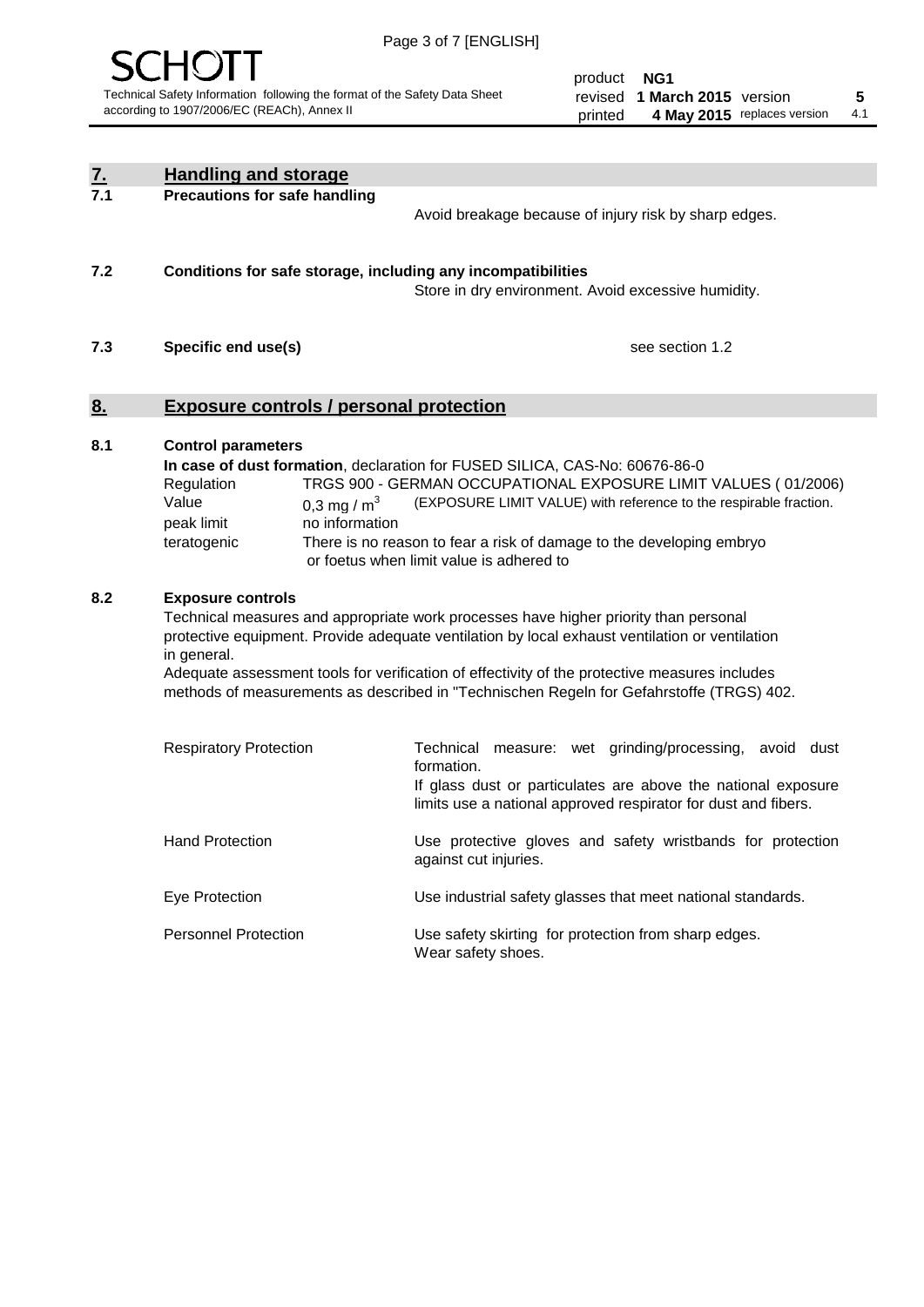#### **9. Physical and chemical properties**

#### **9.1 Information on basic physical and chemical properties**

|     | Appearance                            |                                                    |
|-----|---------------------------------------|----------------------------------------------------|
|     | <b>Physical state</b>                 | solid                                              |
|     | <b>Colour</b>                         | transparent or coloured                            |
|     | <b>Odour</b>                          | odourless                                          |
|     | pH-value                              | not applicable                                     |
|     | <b>Boilling point/boilling range</b>  | not applicable                                     |
|     | Melting point/melting range           | 471 °C                                             |
|     |                                       | Transformation temperature according to ISO 7884-8 |
|     | <b>Flashpoint</b>                     | not combustible                                    |
|     | <b>Combustibility</b>                 | not combustible                                    |
|     | Ignition temperature                  | none                                               |
|     | <b>Auto flammability</b>              | none                                               |
|     | Danger of explosion                   | none                                               |
|     | <b>Explosive limits upper / lower</b> | none                                               |
|     | <b>Oxidizing characteristics</b>      | none                                               |
|     | Vapour pressure                       | not applicable                                     |
|     | Density (20 °C)                       | $2,47$ g/ccm                                       |
|     | <b>Water solubility</b>               | not applicable                                     |
|     | <b>Fat solubility</b>                 | not applicable                                     |
|     | n-octanol-water partition coefficient | not applicable                                     |
|     | <b>Other information</b>              | none                                               |
| 9.2 | <b>Other information</b>              | none                                               |

#### **10. Stability and Reactivity**

#### **10.1 Reactivity**

Glass is a stable material. Glass is inert to many chemicals, but may react to hot, strong alkaline solutions and with hydrofluoric, fluorosilicic and phosphoric acids. When heated to temperatures above the melting point, metal oxide fumes may be emitted.

Glass is an amorphous, inorganic, usually transparent or translucent substance consisting of a mixture of silicates or sometimes borates or phosphates as glass formers. With additions of modifiers a melt is produced at high temperatures, that cools to a solid state without crystallization.

#### **10.2 Chemical stability**

Glass is stable at normal environmental conditions.

**10.3 Possibility of hazardous reactions** 

No hazardous reactions at intended use.

| 10.4 | <b>Conditions to avoid</b>       | see section 10.1 |
|------|----------------------------------|------------------|
| 10.5 | Incompatible materials           | see section 10.1 |
| 10.6 | Hazardous decomposition products | see section 10.1 |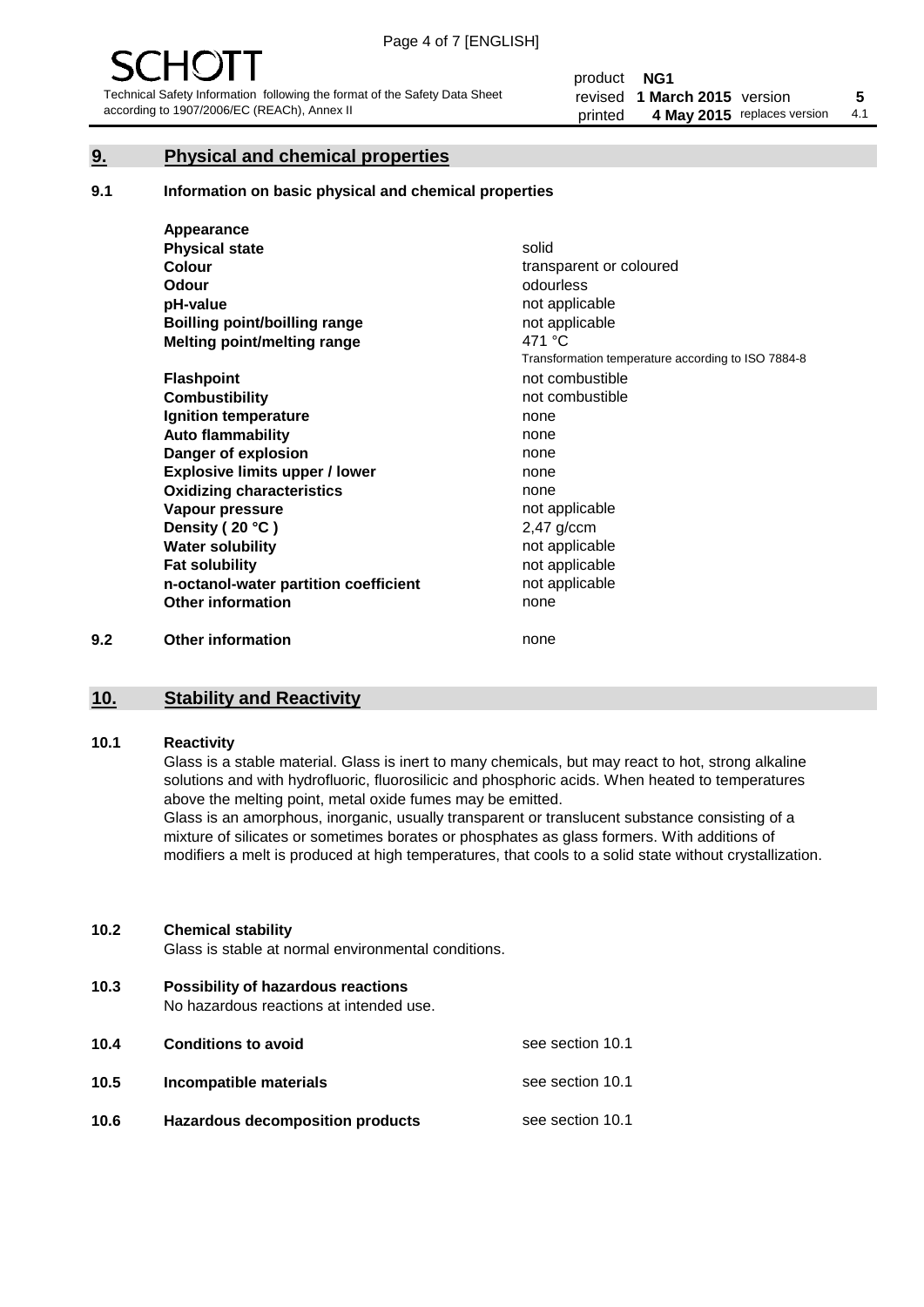

#### **11. Toxicological information**

**11.1 Information on toxicological effects** Toxicological data are not available.

#### **12. Ecological information**

- **12.1 Toxicity**
- **12.2 Persistence and degradability**
- **12.3 Bioaccumulative potential**
- **12.4 Mobility in soil**
- **12.5 Results of PBT and vPvB assessment**
- **12.6 Other adverse effects**

#### **13. Disposal considerations**

**13.1 Waste treatment methods**

| <b>Disposal according to local regulations</b> |  |
|------------------------------------------------|--|
|                                                |  |
|                                                |  |

unknown unknown unknown unknown

unknown unknown

Disposal according to local regulations

| <u>14.</u> | <b>Transport information</b>                                            |                     |
|------------|-------------------------------------------------------------------------|---------------------|
| 14.1       | <b>UN Number</b>                                                        | no requirements     |
| 14.2       | <b>UN Proper Shipping Name</b>                                          | no requirements     |
| 14.3       | <b>Transport hazard class(es)</b>                                       | no requirements     |
| 14.4       | Packing group                                                           | no requirements     |
| 14.5       | <b>Environmental hazards</b>                                            | no requirements     |
| 14.6       | Special precautions for user                                            | see sections 6 to 8 |
| 14.7       | Transport in bulk according to Annex II of MARPOL73/78 and the IBC Code |                     |
|            |                                                                         | no requirements     |

#### **15. Regulatory information**

#### **15.1 Safety, health and environmental regulations/legislation specific for the substance or mixture**

**REACH** Under REACH glass is classified as a "Substance". According to Appendix V Number 11 of the REACh regulation glass is exempted from registration if specified conditions are met. SCHOTT AG, Advanced Optics has examined this conditions for its products. This glass is not subject to registration.

**RoHS** This glass does not contain - according to our knowledge - materials in concentrations, whose placing on the market is forbidden in accordance to the current requirements of the European Directive 2011/65/EU.

#### **United Nations Globally Harmonized System (UN-GHS) related to safety information.**

This information considers also the requirements of the UN-GHS related to safety information.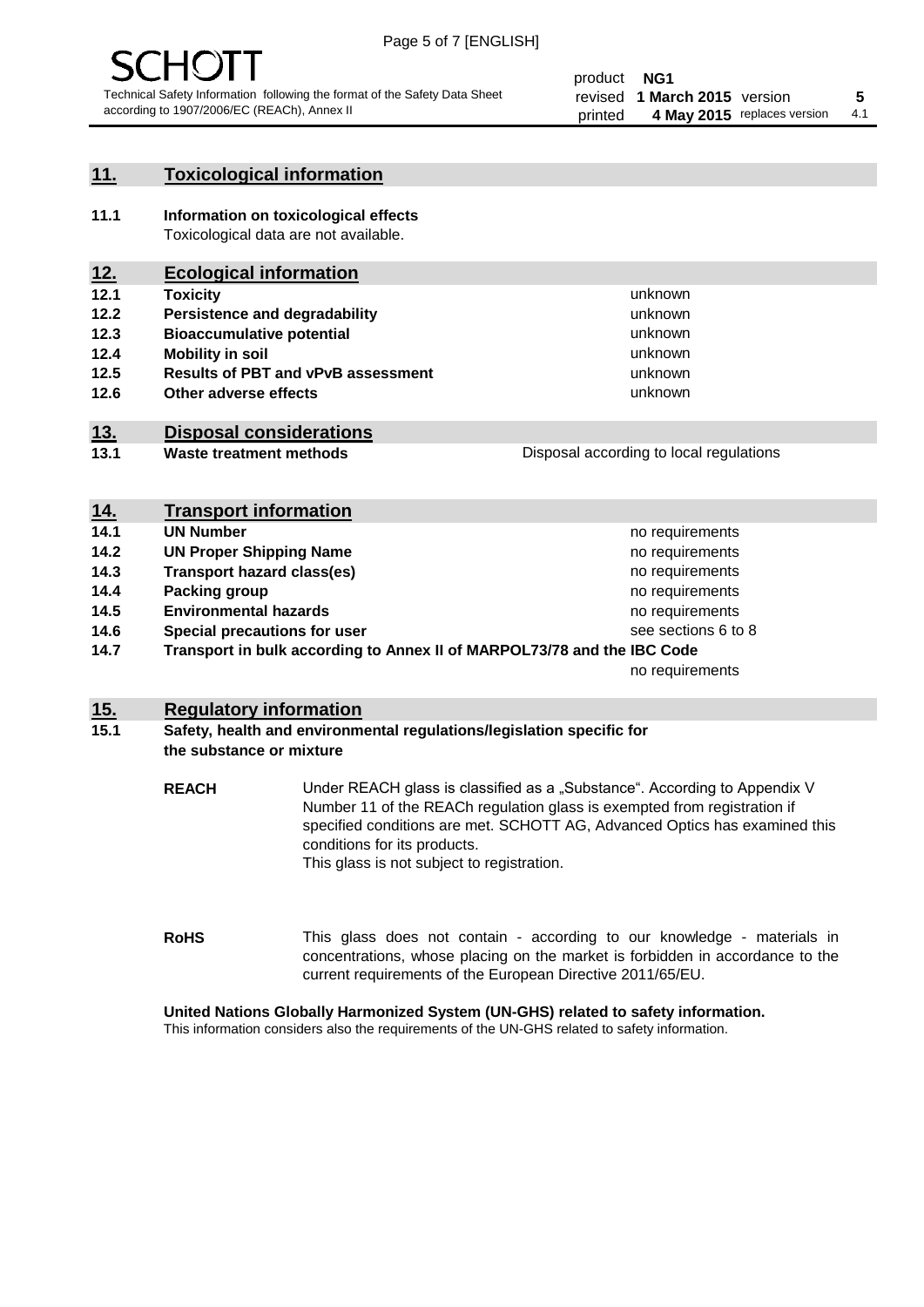# - JF

Technical Safety Information following the format of the Safety Data Sheet according to 1907/2006/EC (REACh), Annex II

#### product **NG1** revised **5 1 March 2015** version printed 4 May 2015 replaces version 4.1

#### **15.2 Chemical Safety Assessment**

A Chemical Safety Assessment has not been carried out.

#### **16. Other information**

#### **16.1 Composition of mixture according to raw materials, based on the oxides.**

| chemical        |               | proportion    | <b>SVHC (REACH)</b> | Reg.  | <b>OSHA</b>                                             | <b>ACGIH</b>        | Carc. |
|-----------------|---------------|---------------|---------------------|-------|---------------------------------------------------------|---------------------|-------|
| name            | <b>CAS-No</b> | of weigth (%) | (Y/N)               | (Y/N) | <b>PEL</b>                                              | <b>TLV</b>          | (Y/N) |
| Aluminum Oxide  | 1344-28-1     | $1 - 10$      | No                  | Yes   | $15 \text{ mg/m}^3$                                     | $10 \text{ mg/m}^3$ | No    |
| Boron Oxide     | 1303-86-2     | $10 - 20$     | Yes                 | Yes   | $15 \text{ mg/m}^3$                                     | $10 \text{ ma/m}^3$ | No    |
| Cobalt Oxide    | 1308-04-9     | < 1           | No.                 | Yes   | 0.1 mg/m <sup>3</sup> 0.02 mg/m <sup>3</sup>            |                     | No    |
| Fluorine        | 68188-85-2    | $1 - 10$      | No                  | Yes   | 2.5 mg/m <sup>3</sup> 2.5 mg/m <sup>3</sup>             |                     | No    |
| Iron Oxide      | 1309-37-1     | $1 - 10$      | No                  | Yes   | $10 \text{ mg/m}^3$                                     | $5 \text{ mg/m}^3$  | No    |
| Potassium Oxide | 12136-45-7    | $10 - 20$     | No                  | No.   | N/A                                                     | N/A                 | No    |
| Sodium Oxide    | 1313-59-3     | < 1           | No                  | No    | N/A                                                     | N/A                 | No    |
| Silica          | 14808-60-7    | $60 - 70$     | No.                 | Yes   | 0.1 mg/m <sup>3</sup> 0.025 mg/m <sup>3</sup>           |                     | No    |
| Zinc Oxide      | 1314-13-2     | $1 - 10$      | No                  | Yes   | 5 mg/m <sup>3</sup> (fume) 2 mg/m <sup>3</sup> (R dust) |                     | No    |

**The classification and limiting values are valid for the raw materials, see section 3. Glass is not a substance of very high concern (SVHC).**

#### **Explanations to the data in the table**

| SVHC(REACH)        | The raw material is listed in the candidate list of the substances of very high<br>concern                                                                 |
|--------------------|------------------------------------------------------------------------------------------------------------------------------------------------------------|
| Reg.               | Regulated chemical substance per list OSHA Regulations (Standards - 29 CFR)<br>Subpart 1910.1000 Tables Z1 to Z3 Limits for Air Contaminants               |
| OSHA / PEL         | Permissible exposure limit – for chemical materials, issued by the OSHA                                                                                    |
| <b>ACGIH / TLV</b> | Threshold limit value - chemical substances classification by the ACGIH                                                                                    |
| <b>OSHA</b>        | Occupational Safety and Health Administration, an organization of the US.<br>Department of Labor (www.osha.gov).                                           |
| ACGIH              | American Conference of Governmental Industrial Hygienists (ACGIH), an<br>member-based organization that advances occupational and environmental<br>health. |
| Carc.              | Chemical substance classified as carcinogen                                                                                                                |